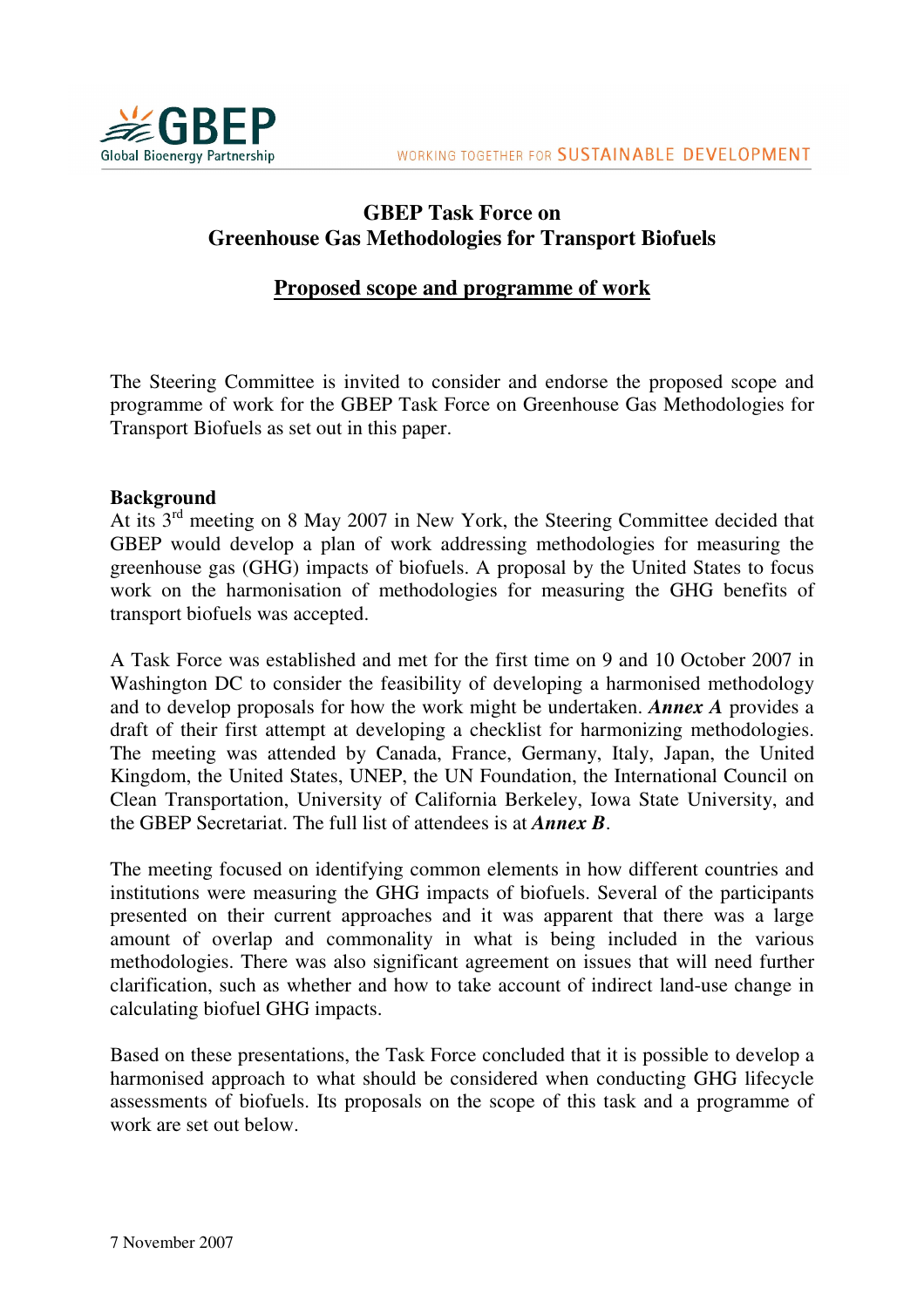# **Proposal**

## *Justification*

One of the main reasons for pursuing increased use of biofuels worldwide is their potential to reduce GHG emissions from the transport sector and contribute to climate change mitigation and increased energy security. Numerous studies have been performed on biofuels looking at this issue with differing results. The majority of the findings are that most biofuels do offer the potential for net reductions in GHG emissions when produced in a sustainable way compared to the petroleum fuel that they replace. However, there remains some ambiguity and uncertainty in how different biofuel GHG analyses are conducted rendering it difficult for any reliable comparisons to be made between biofuels on the basis of their GHG performance. It is therefore important to have a better understanding of this issue and its relationship to policy decisions concerning biofuel use.

## *Description of task*

The Task Force will review existing methodologies for measuring the GHG impacts of transport biofuels and develop a harmonised approach by which the results of GHG lifecycle assessments can be compared on an equivalent and consistent basis. The aim is not to select or indicate a preference for any particular existing methodology or feedstock, or to place limits on the parameters that may be included in biofuel GHG life cycle assessment tools. Rather, this task will seek to define a minimum set of recommended parameters and inputs to be considered when conducting a GHG analysis for potentially any type of transport biofuel and to set these out in a good practice guidance document for policy makers.

In taking this work forward, the Task Force will not seek to reinvent the wheel, but will base its work on accepted methods and protocols for undertaking environmental lifecycle analysis and GHG inventories, such as the ISO 14040 series of standards and the IPCC good practice guidance relating to land use, land use change and forestry.

## *Scope of work*

Although biomass can be used for energy production in a number of applications, this work will focus exclusively on transport biofuels and the biomass used in their production. Broadening the scope beyond this would add significantly to the complexity of the task and the time needed to complete it, whereas the Task Force believes there is considerable merit and justification for progressing more quickly with the development of a harmonised GHG methodology for transport biofuels. The Task Force acknowledges, however, that consideration of the GHG impacts of biomass used for a wider range of energy production could form the basis of a separate and parallel GBEP project.

This work will encompass the full well-to-wheel lifecycle of transport biofuels and address all significant sources of GHG emissions. It will take into account issues such as land use change and deforestation, and other considerations which can be greatly influenced by local laws, policies and practices, but only to the extent that they impact on GHG emissions. The checklist at *Annex A* sets out a preliminary list of parameters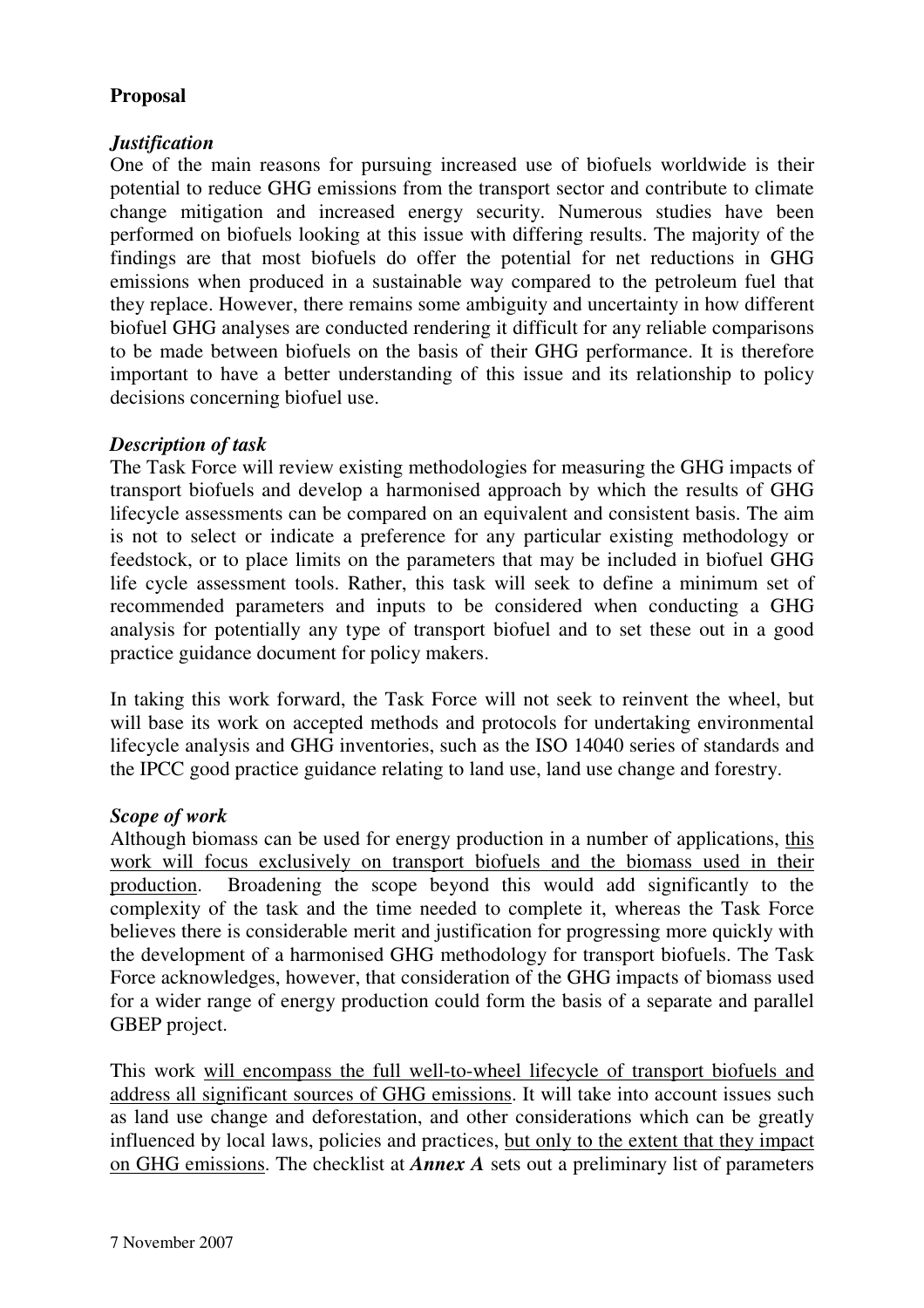and inputs which the Task Force agreed at its meeting on 9 and 10 October should be addressed when assessing the GHG impact of a biofuel. The checklist includes:

- The GHGs to be covered:
- The effects of direct land use change, both in terms of above and below ground carbon inventories;
- The effects of the production cycle, including fertilizer production, agricultural inputs and processing energy;
- Combustion of the finished biofuel and tailpipe emissions; and
- Corresponding factors to facilitate comparison with the petroleum fuel replaced.

The checklist also includes a number of key issues which the Task Force was unable to resolve at its first meeting, and which will require further detailed consideration at Task Force level as the work proceeds. These include:

- The possible need for common definitions of terms:
- Accounting for co-product emissions;
- Ensuring transparency in default values and parameters used, and assumptions made, in conducting a GHG lifecycle assessment;
- Whether to include consideration of pollutants, such as particulate matter;
- Whether and how to take account of the effects of indirect land use change;
- How to take account of future technologies (e.g. cellulosic) in the design of the methodology.

The checklist is not offered as an exhaustive list of parameters and issues at this time, but a starting point for more detailed consideration and analysis by the Task Force. It is therefore likely to change as work progresses.

The harmonised methodology will be for the use of policy makers in all countries (both developed and developing) and will be applicable to any type of transport biofuel. It will be drafted to be sufficiently flexible to take account of different circumstances, conditions and systems of production (including feedstocks used). Furthermore, the methodology will enable a multi-tiered approach to be taken to the analysis of GHG emissions depending on the level of sophistication employed in the production of the biofuel and the data available.

## *Work programme and indicative timeline*

The Task Force proposes the following work programme and indicative timeline. The Steering Committee should note that the rate of progress will depend on the resources which Partners are able to commit to the task:

1) As the harmonised methodology is intended to be applicable to the widest possible range of biofuels, the Task Force will undertake a detailed analysis of universal biofuel GHG lifecycle methodologies to better understand the extent of the commonalities and differences in current approaches, and the assumptions on which such analyses are based. **This activity will take approximately 5-6 months, up to and including April 2008**.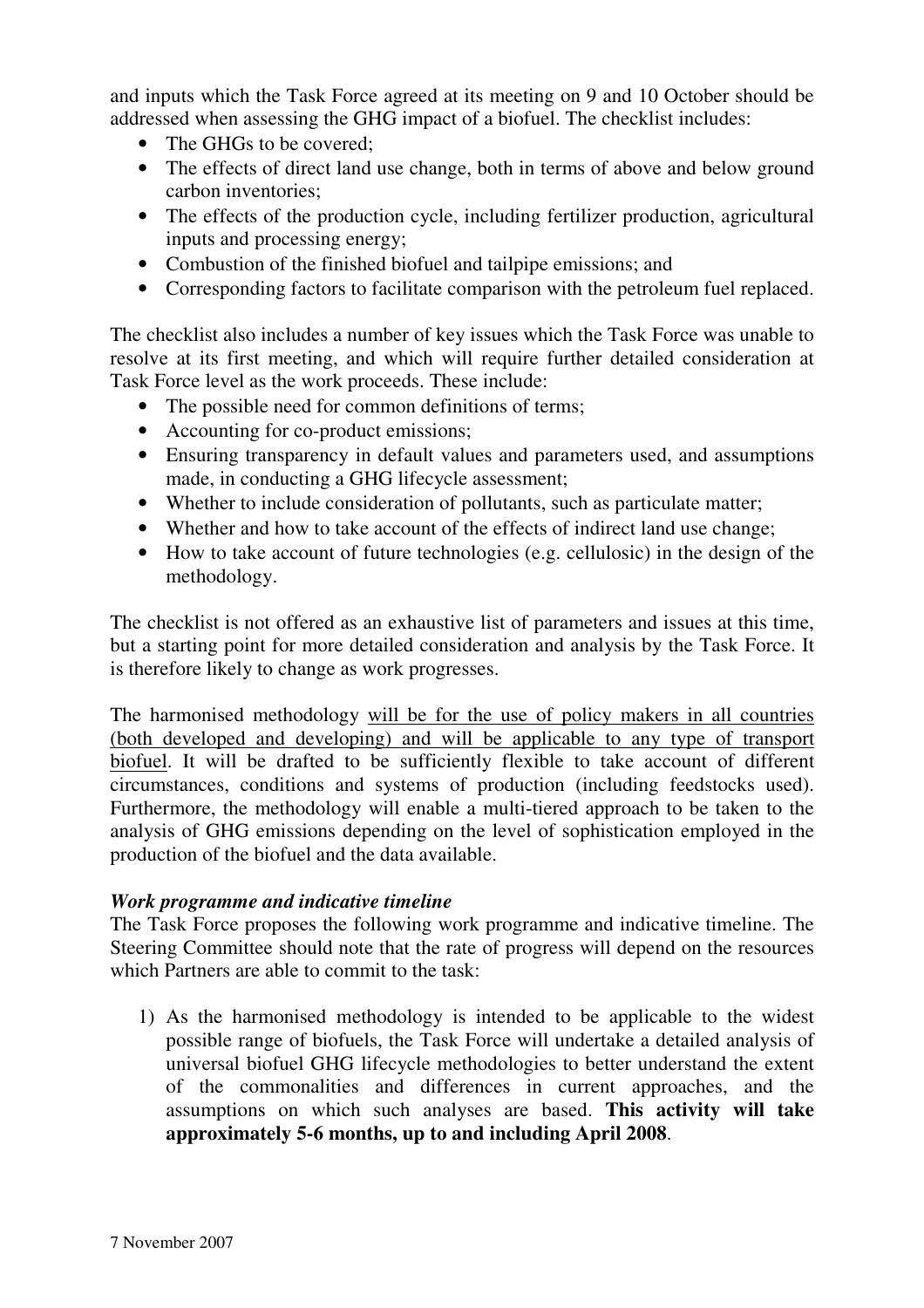- 2) **Concurrent with activity 1)**, the Task Force will seek to address the issues identified in the preliminary checklist as needing resolution. It will also review the existing content of the checklist and amend it as appropriate.
- 3) The findings of activities 1) and 2) will be used to inform the development of a draft harmonised methodology. The Task Force recommends **allowing up to 4 months for a draft to be prepared, with a view to publishing it on the GBEP web site for public consultation by September 2008**.
- 4) The draft methodology will be revised in the light of consultation responses. The revised methodology will be presented and discussed at a **workshop hosted by the Task Force, to be held in late 2008**. The feedback received at this event will inform preparation of the final version of the methodology.
- 5) The final version of the methodology will be **published in early 2009**.

## *Outputs*

The major outputs of this work will be as follows:

- The main deliverable will be the template or best practice guidance on the harmonised methodology for conducting GHG lifecycle assessments of biofuels. This will include a list of the major methodological assumptions necessary for conducting such assessments.
- A list of all methodological and ongoing harmonisation work considered by, or known to the Task Force with a summary and comparison of what is being done.
- A report summarising the work and results of the Task Force.

## **Membership and role of the Task Force**

The work will be taken forward by the Task Force which has been established for this purpose. Membership is open to representatives of all GBEP Partners, including, *inter alia*, from government, industry (both from biofuel and conventional petroleum fuel interests), academia, and other relevant experts.

Because the harmonised methodology is intended for global application, the Task Force will engage with and consult the widest possible range of interested parties, users and producers of biofuels, including countries which are not currently members of GBEP. Particular efforts will be made to involve interests from developing countries in this task. This will be essential if the vision for global application of the methodology is to be realised.

The Task Force will conduct its business efficiently, and in a manner which facilitates wide stakeholder involvement, for example, by working electronically (email, videoconference and telephone) or coinciding Task Force meetings with other international gatherings at which interested parties are likely to have a presence. It will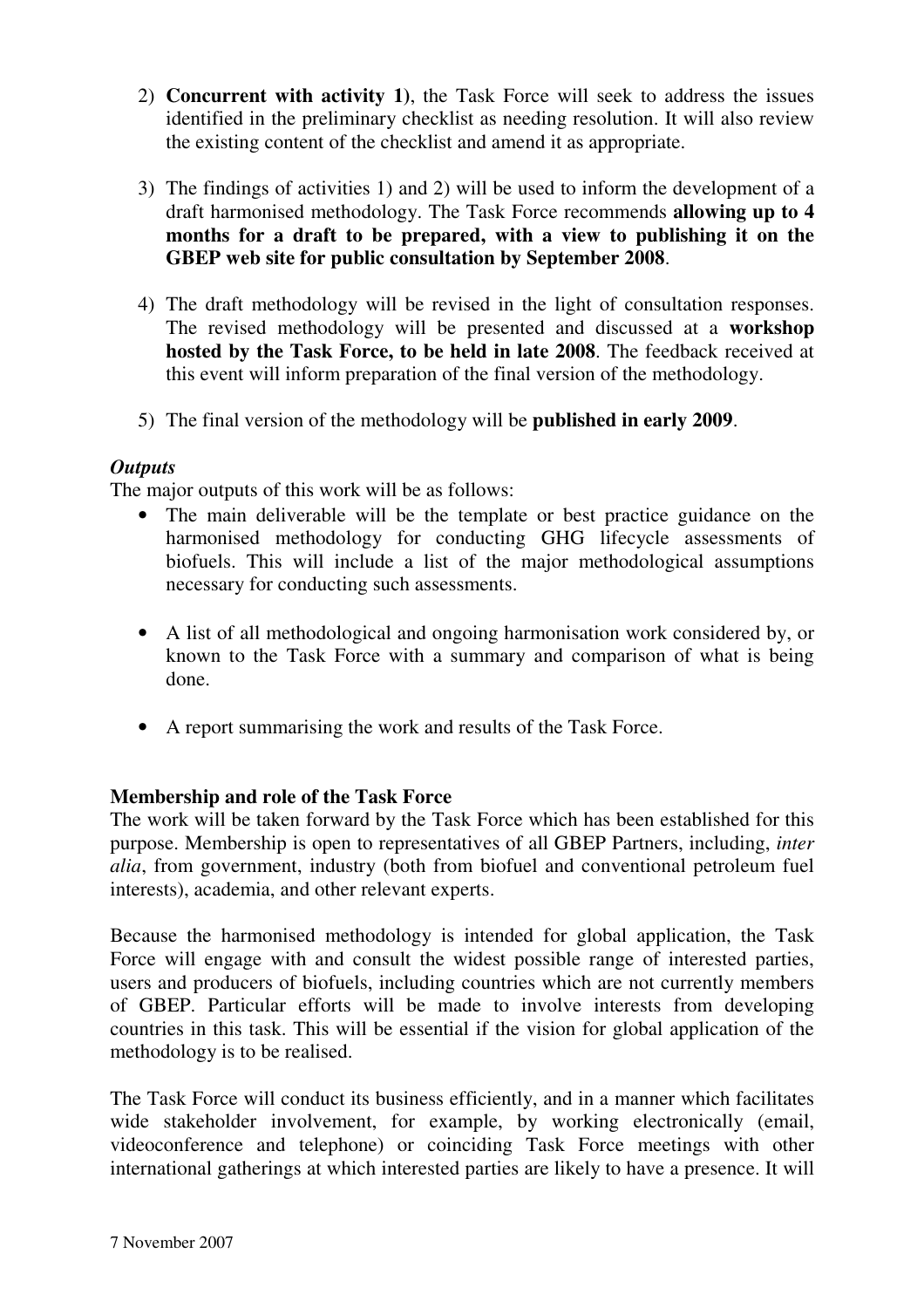raise awareness of the project through appropriate means and communicate progress regularly, usually via the GBEP web site.

The Task Force will also collaborate, as appropriate, with other relevant bodies working to develop biofuel standards, such as the International Biofuels Forum and the Round Table on Sustainable Biofuels, to ensure synergy where possible and avoid duplication of effort.

### **Resources**

The success of the project depends on Partner countries and organisations making the necessary resources available to the Task Force. It is envisaged that this will be largely in the form of 'in kind' support, e.g. staff time, expert input, and appropriate resources for possible travel to Task Force meetings.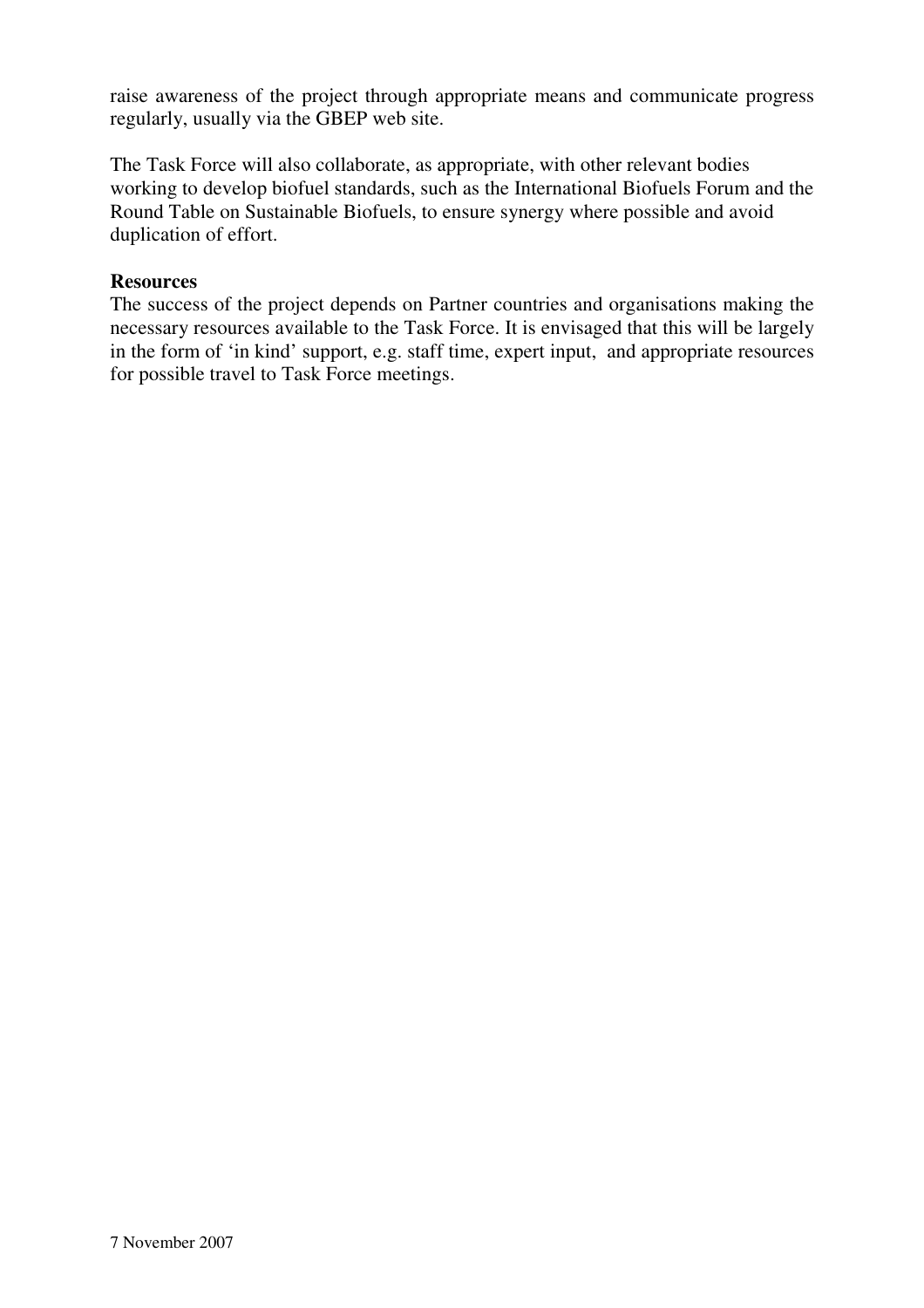# **Checklist for what should be included in developing a GHG methodology for biofuels**

- **1. Greenhouse gases to be covered** (Note: while a comprehensive methodology would cover all six gases, a methodology covering only carbon dioxide, methane, nitrous oxide could be sufficient).
	- a. Carbon dioxide  $(CO<sub>2</sub>)$
	- b. Methane  $(Ch_4)$
	- c. Nitrous oxide  $(N_20)$
	- d. Hyrdofluorocarbons (HFCs)
	- e. Perfluorocarbons (PFCs)
	- f. Sulphur hexafluoride  $(SF_6)$

**2. Direct effects of land use change- land directly converted to grow biofuel feedstocks** (note: some changes instantaneous, some gradual)

**a. Changes in inventory of above-ground biomass** 

Use IPCC methodologies which include:

- i. Net carbon emission.
	- 1. Deforestation (e.g. slash and burn)
	- 2. Deforestation by timbering
	- 3. Maintenance burning
- ii. Neutral (more or less) to carbon emission
	- 1. Forest replaced by oil seed trees
	- 2. Deforestation w/energy recovery
- iii. Net Carbon Sequestration
	- 1. Perennial energy crops on degraded lands (e.g. Jatropha)
- iv. Other factors annual crops or perennial crops

#### **b. Changes in inventory of soil carbon**

- i. Net carbon emission from soil degradation (native lands going under the plow)
- ii. Net carbon accumulation from change in cropping system (i.e. to no till)
- iii. Net carbon accumulation when converting from annual crops to perennial crops

#### **3. Effects of production cycle ( GHG equivalents)**

- **a. On-farm/forest elements (to farm/forest gate)** 
	- i. Follow IPCC / ISO guidelines where appropriate
	- ii. Energy used by farm machinery
	- iii. Energy use for delivery of irrigation water
	- iv. Energy content of fertilizers
	- v. Lime: CO2 emissions from lime stone (CaCO3) to lime (CaO) in fields for stabilizing soil acidity
	- vi. Energy content of pesticides
	- vii. Nitrous oxide production on farm and off-farm (downstream)
	- viii. Reduction of energy due to co-products
	- ix. Impact of seed production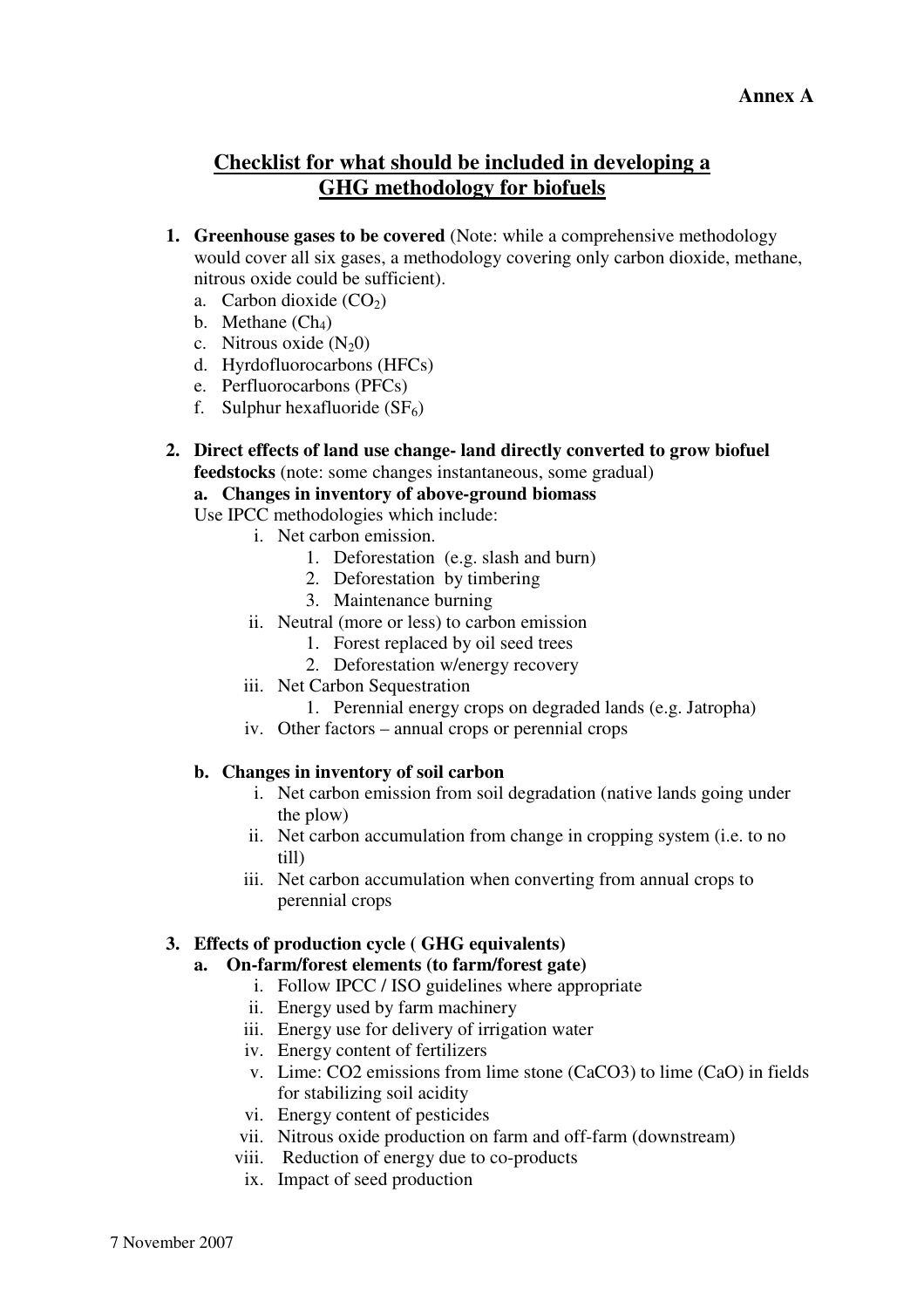- x. Maintenance burning of managed forests
- xi. Field burning of waste biomass .

#### **b. Processing energy (farm/forest gate to tank)**

- i. Transportation to processing plant
- ii. Energy content of all inputs
- iii. Energy use in processing cycle including credits for any exported energy
- iv. Energy expended in plant construction
- v. Average transportation to retailer
- vi. Distribution storage and dispensing of the finished biofuel\*

#### **4. Wells to Wheels**

- a. Kilometers per energy unit
- b. Tailpipe emissions
- c. Calorific value of fuel (J/kg)

#### **5. Comparison to petroleum fuel replaced**

- a. crude oil extraction, type of crude could impact emissions, e.g., tar sands, heavy vs. light crude, etc... Treatment of associated natural gas also important, flaring vs. capture
- b. crude transport
- c. refining, energy use and allocation between co-products
- d. fuel transport and distribution
- e. kilometers per energy unit
- f. tailpipe emissions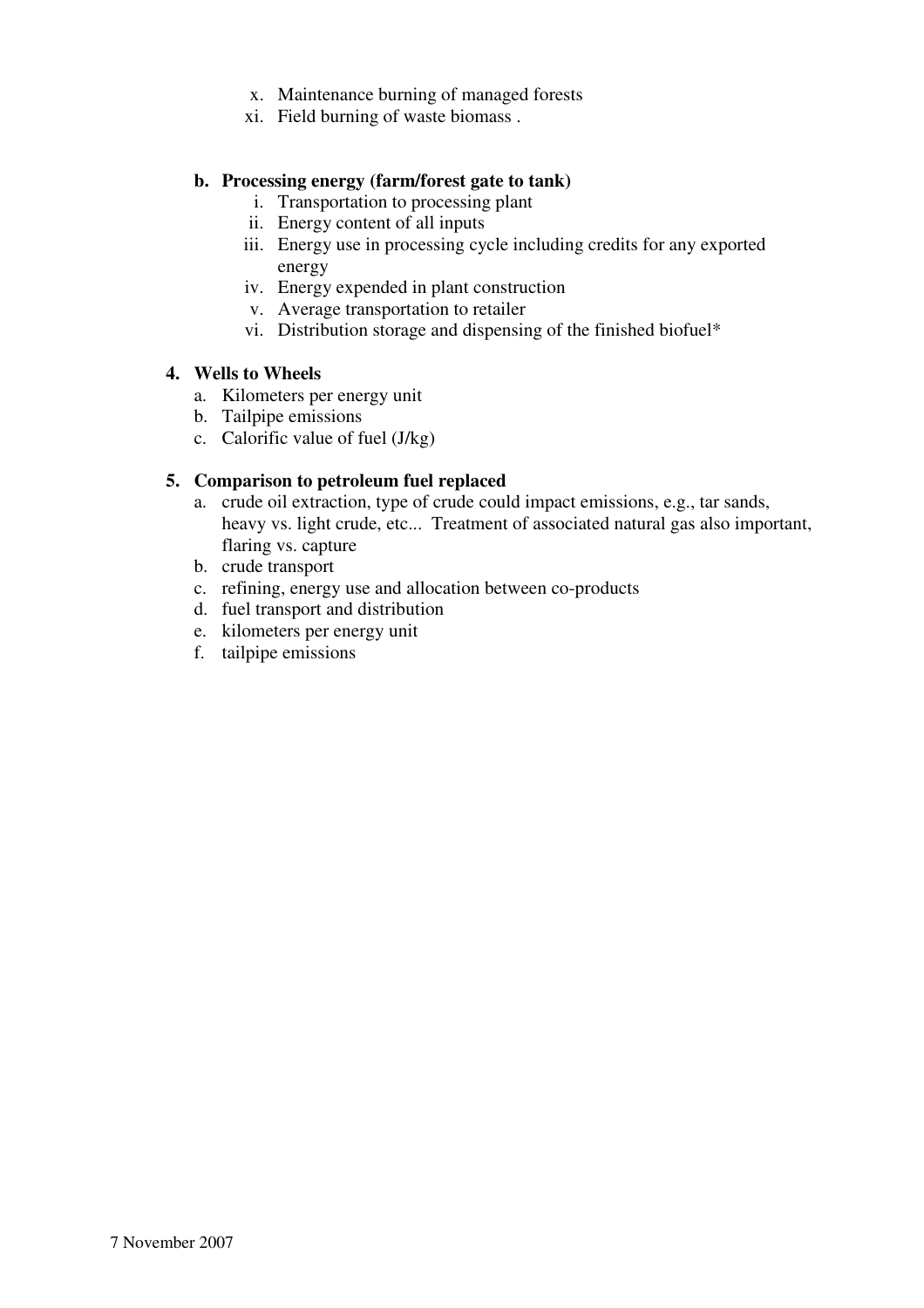# **Key issues still needing resolution**

The Taskforce recognized that there were still some significant issues needing further clarification before a common methodology checklist could be developed. One issue is developing common definitions of terms (e.g. direct land-use change is land directly converted to grow biofuel feedstocks). The other important issues can be grouped into three categories:

### **1. Methodology Issues**

- o Energy balance calculations (e.g. are co-products included?)
- o If not, how to allocate emissions from co-product (e.g. displacement)?
- o Transparency about default values/parameters and model?
- o Uncertainty

### **2. Externalities**

- o Should criteria pollutants like particulate matter be included?
- o Should indirect land-use (shifting of land use patterns due to crops being diverted to biofuel production) be included? If so, how and to what extent?
	- Stimulation of land use changes and biofuel production elsewhere
	- Consumption (how much fossil fuel is being displaced)
- o How is N20 Fixing accounted for?

### **3. Future Considerations**

- o How are future technologies (e.g. cellulosic) accounted for?
- o Management of the process review cycle, updating information, ensuring correct procedure has been followed

#### **4. Other suggested additions to this list of issues needing resolution**

- o Agreement of the functional unit and final unit of measurement
- o Need to state relevant location and period -
- o Timeframe for comparison e.g., 30 years, especially important for land use change, on going sequestration, etc.
- o Energy use in the manufacture of farm machinery See comment from before about plant construction (may want to add under need clarification, special case, what is alternative, CH4 capture, use, etc.)
- o Maintenance for machinery and plants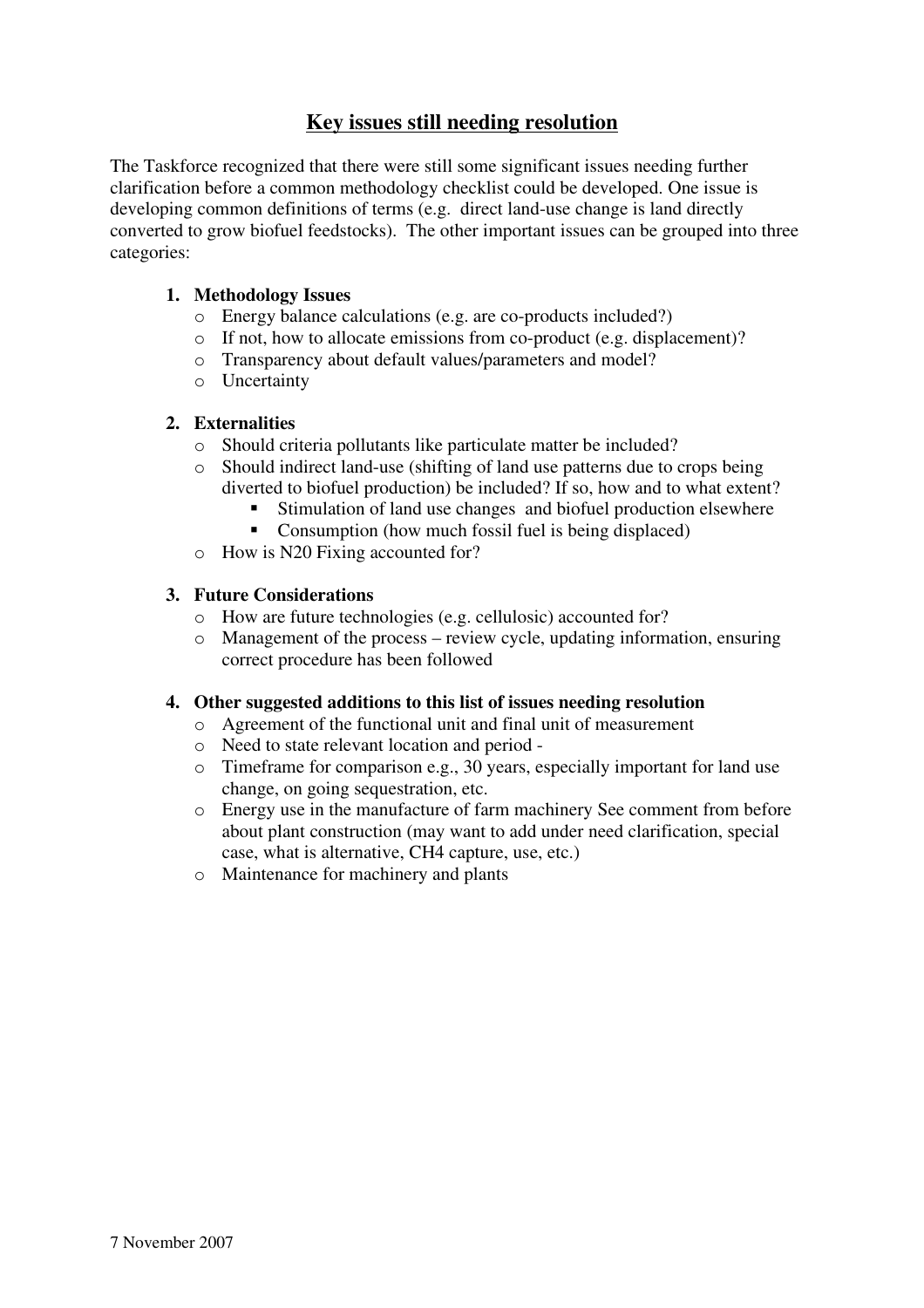| <b>GBEP TASK FORCE ON GHG METHODOLOGIES</b>                       |                         |                                                                                                                                          |  |
|-------------------------------------------------------------------|-------------------------|------------------------------------------------------------------------------------------------------------------------------------------|--|
| <b>LIST OF PARTICIPANTS</b><br>9/10 OCTOBER 2007, WASHINGTON D.C. |                         |                                                                                                                                          |  |
|                                                                   |                         |                                                                                                                                          |  |
| <b>CANADA</b>                                                     |                         |                                                                                                                                          |  |
|                                                                   | Don O' Connor           | President<br><b>S&amp;T</b> Squared<br>Consultants inc.<br>Delta BC Canada                                                               |  |
|                                                                   | Vernel Stanciulescu     | <b>Senior Marketing</b><br>Analyst<br>Fuels Policy and<br>Programs<br><b>Natural Resources</b><br>Canada                                 |  |
| <b>FRANCE</b>                                                     |                         |                                                                                                                                          |  |
|                                                                   | Jean-Francois Gruson    | <b>IFP</b><br><b>Economic Division</b>                                                                                                   |  |
|                                                                   | Marie-Héléne Vilin      | Economic Department,<br>French Embassy,<br>Washington                                                                                    |  |
| <b>GERMANY</b>                                                    |                         |                                                                                                                                          |  |
|                                                                   | <b>Horst Fehrenbach</b> | <b>IFEU</b><br>On behalf of the Federal<br><b>Environment Ministry of</b><br>Germany                                                     |  |
|                                                                   | <b>Birger Kerckow</b>   | Government of Germany<br><b>Agency for Renewable</b><br>Resources<br>Guelzow, Germany                                                    |  |
| <b>ITALY</b>                                                      |                         |                                                                                                                                          |  |
|                                                                   | Sara Leggio             | Expert<br>Italian Ministry for the<br>Environment, Land and<br>Sea<br>Department for<br><b>Environmental Research</b><br>and Development |  |
| <b>JAPAN</b>                                                      |                         |                                                                                                                                          |  |
|                                                                   | Takashi Hayashi         | <b>Technical Officer</b><br>Ministry of Agriculture,<br>Forestry and Fisheries<br><b>Policy Research Institute</b>                       |  |
| UK                                                                |                         |                                                                                                                                          |  |
|                                                                   | Kieran Power            | Department for                                                                                                                           |  |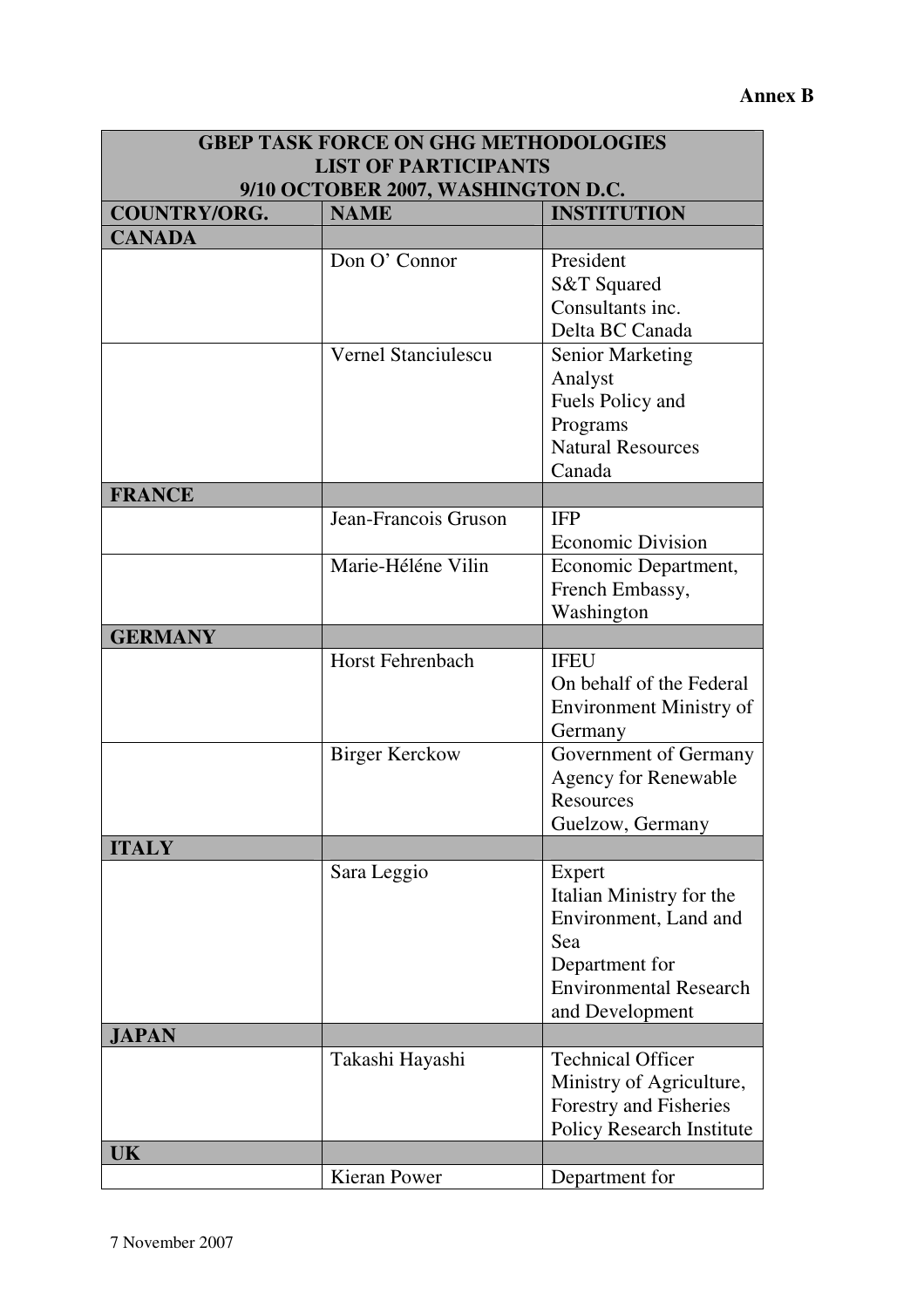|            |                          | Environment, Food and                 |
|------------|--------------------------|---------------------------------------|
|            |                          | Rural Affairs,                        |
|            |                          | <b>Industrial Crops</b>               |
|            |                          | Division,                             |
|            |                          | London, UK                            |
|            | Amy Sullivan             | Department for                        |
|            |                          | Environment, Food and                 |
|            |                          | Rural Affairs,                        |
|            |                          |                                       |
|            |                          | Climate Energy and<br>Ozone Science & |
|            |                          |                                       |
|            |                          | Analysis Division,                    |
|            |                          | London, UK                            |
|            | <b>Howard Emmens</b>     | Department of Transport               |
|            |                          | <b>Biofuels Strategic Policy</b>      |
|            |                          | Division                              |
|            |                          | London, UK                            |
|            | Anna Evans               | LCA expert                            |
|            |                          | North Energy                          |
|            |                          | Associates,                           |
|            |                          | Sheffield, UK                         |
| <b>USA</b> |                          |                                       |
|            | Janaki Alavalpati        | FSO/Special Advisor to                |
|            |                          | Secretary's Officer                   |
|            | <b>Bruce Babcock</b>     | Iowa State University                 |
|            | Marilyn Buford           | <b>US Forest Service</b>              |
|            |                          | Research and                          |
|            |                          | Development                           |
|            |                          | Washington DC, USA                    |
|            | <b>Vincent Camobreco</b> | <b>US EPA</b>                         |
|            | <b>Arthur Coffing</b>    | <b>USDA FAS</b>                       |
|            | Alex Farrell             | <b>Associate Professor</b>            |
|            |                          |                                       |
|            |                          | <b>Energy and Resource</b><br>Group   |
|            |                          |                                       |
|            |                          | University of California,             |
|            |                          | Berkeley                              |
|            | Jonna Hamilton           | <b>USDA/FAS</b>                       |
|            | Zia Haq                  | US DOE                                |
|            | Ken Hinger               | <b>USDA/FAS</b>                       |
|            | Jan Lewandrowski         | <b>USDA</b>                           |
|            |                          | Global Change Program                 |
|            |                          | Office                                |
|            |                          | Washington DC, USA                    |
|            | <b>Bobbie Lippiatt</b>   | <b>NIST</b>                           |
|            | Drew Kodjak              | International Council on              |
|            |                          | <b>Clean Transportation</b>           |
|            |                          | Washington DC, USA                    |
|            | <b>Gregory Manuel</b>    | Special Advisor to the                |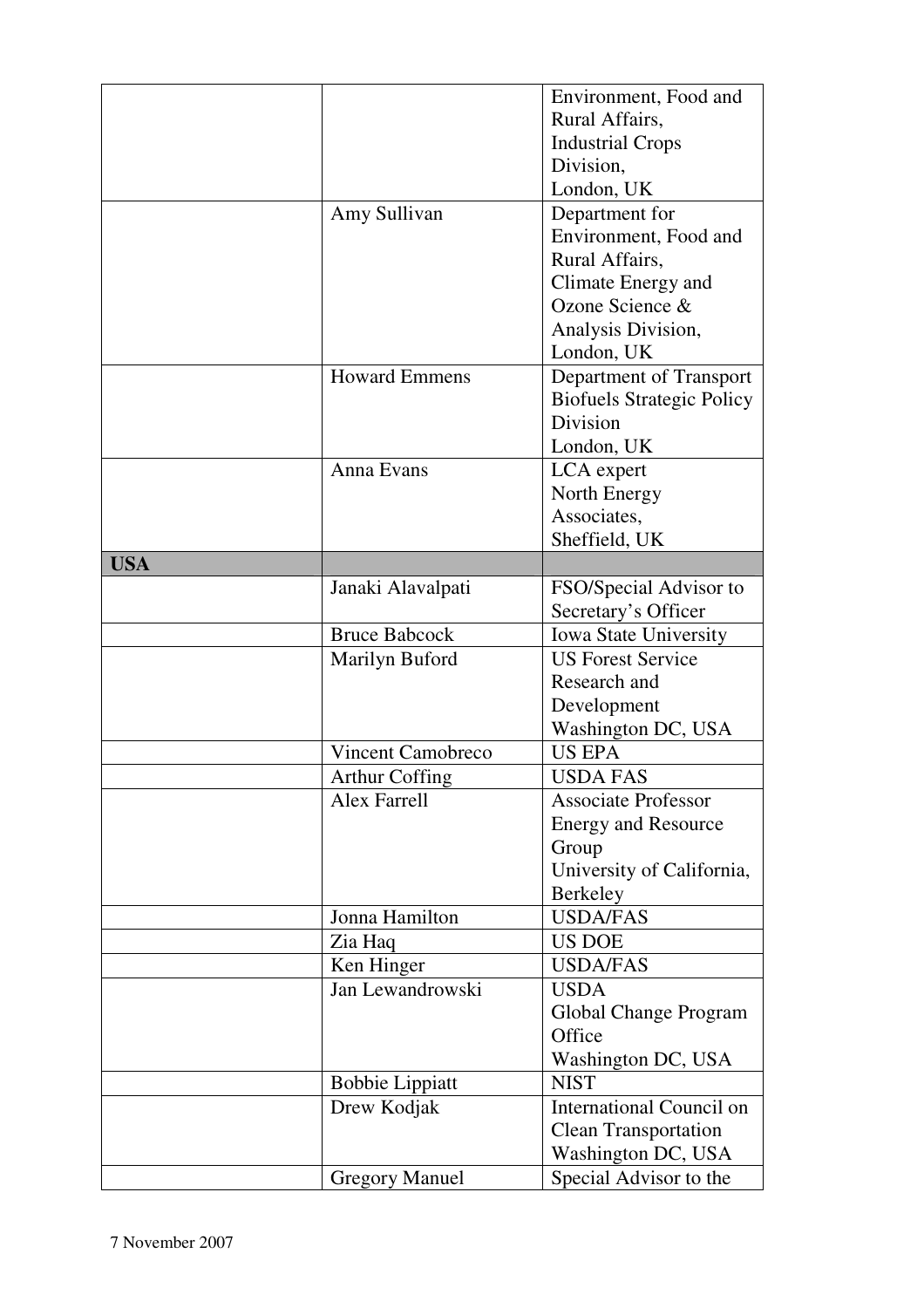|                      | Drew S. Nelson<br>Jeff Skeer | Secretary and<br><b>International Energy Co-</b><br>ordinator<br><b>US Department of State</b><br>Washington DC, USA<br>Foreign Affairs Officer<br>Office of Global Change<br><b>US Department of State</b><br>Washington DC, USA<br>Office of Policy and |
|----------------------|------------------------------|-----------------------------------------------------------------------------------------------------------------------------------------------------------------------------------------------------------------------------------------------------------|
|                      |                              | <b>International Affairs</b><br>US Department of<br>Energy<br>Washington DC, USA                                                                                                                                                                          |
|                      | <b>Bryce Stokes</b>          | <b>USDA/Forest Services</b><br><b>National Program</b><br><b>Leader for Forest</b><br><b>Operations Research,</b><br><b>Vegetation Management</b><br>and Protection Research<br>Staff<br>Washington DC, USA                                               |
|                      | Michael Wang                 | <b>Argonne National</b><br>Laboratory<br><b>Section Manager</b><br><b>Systems Assessment</b><br>Section<br>Center for<br><b>Transportation Research</b><br>Argonne, Illinois, USA                                                                         |
|                      | Harlan L. Watson             | <b>Senior Climate</b><br>Negotiator & Special<br>Representative<br><b>US Department of State</b><br>Washington DC, USA                                                                                                                                    |
| <b>UNEP</b>          |                              |                                                                                                                                                                                                                                                           |
|                      | Peter Repinski               | Programme Officer<br>Regional Office for<br>North America<br><b>United Nations</b><br>Environment<br>Programme<br>Washington DC, USA                                                                                                                      |
| <b>UN FOUNDATION</b> |                              |                                                                                                                                                                                                                                                           |
|                      | Melinda Kimble               | Senior Vice-President<br><b>United Nations</b>                                                                                                                                                                                                            |